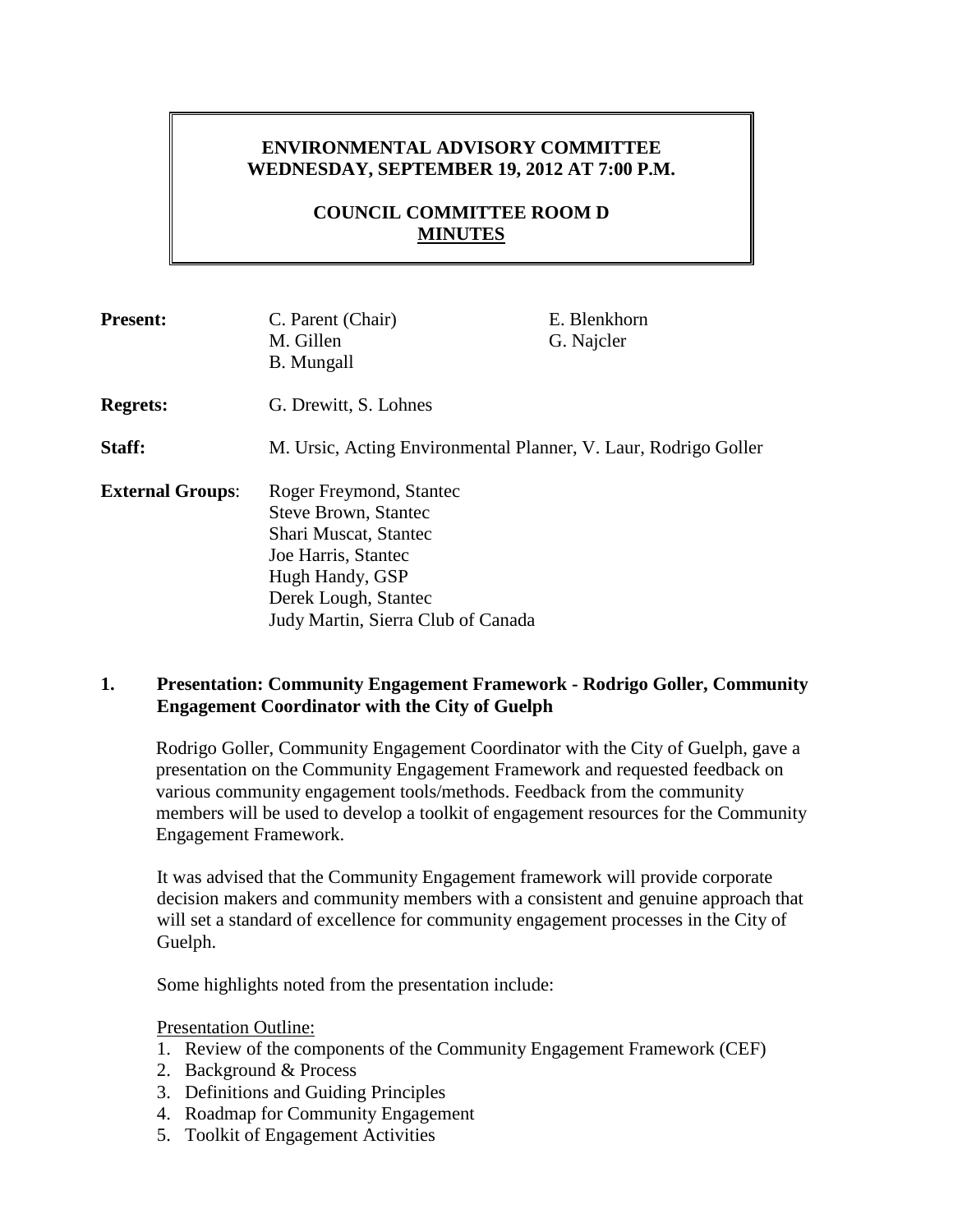- 6. Obtain feedback, comments and suggestions
- 7. Next Steps

General discussion took place and Rodrigo Goller responded to questions from the Environmental Advisory Committee.

EAC members to submit suggestions or feedback to Rodrigo Goller by September 30, 2012.

### **2. 1291 Gordon Street - Environmental Implementation Report**

M. Ursic, Acting Environmental Planner, provided a brief overview of the staff report.

Joe Harris, from Stantec, presented revised concept plans to EAC and provided clarification to various comments in the staff report.

Joe Harris noted the following:

- There will be no development or grading within the buffer.
- There will be seven smaller spreader swale outlets to disperse overland flow; these replace the need for a level spreader.
- The trail set up will be 0.4 m above the existing grade elevation of wetland.
- Consultant does not believe the section of deer crossing being occasionally wet, will be a concern.
- Advised that they have been working with City Engineering on a Storm Water Management design and a solution has been found.
- Advised dewatering may not be required.

The floor was opened to delegations.

### *Delegation:*

Judy Martin, on behalf of the Sierra Club of Canada, provided a brief overview on the history of this proposal and expressed the following concerns:

- Concern for the White Elm and overall compensation/replacement of  $dbh 2:1$ .
- Canopy cover is an issue.
- The need for protection and preservation of the Monarch Butterflies and their breeding habitat.
- Supports deferral.

General discussion took place and the consultant was available to respond to questions from Environmental Advisory Committee.

G. Najcler noted that the EIR needs to address responsibility for decommissioning of ground water monitoring wells.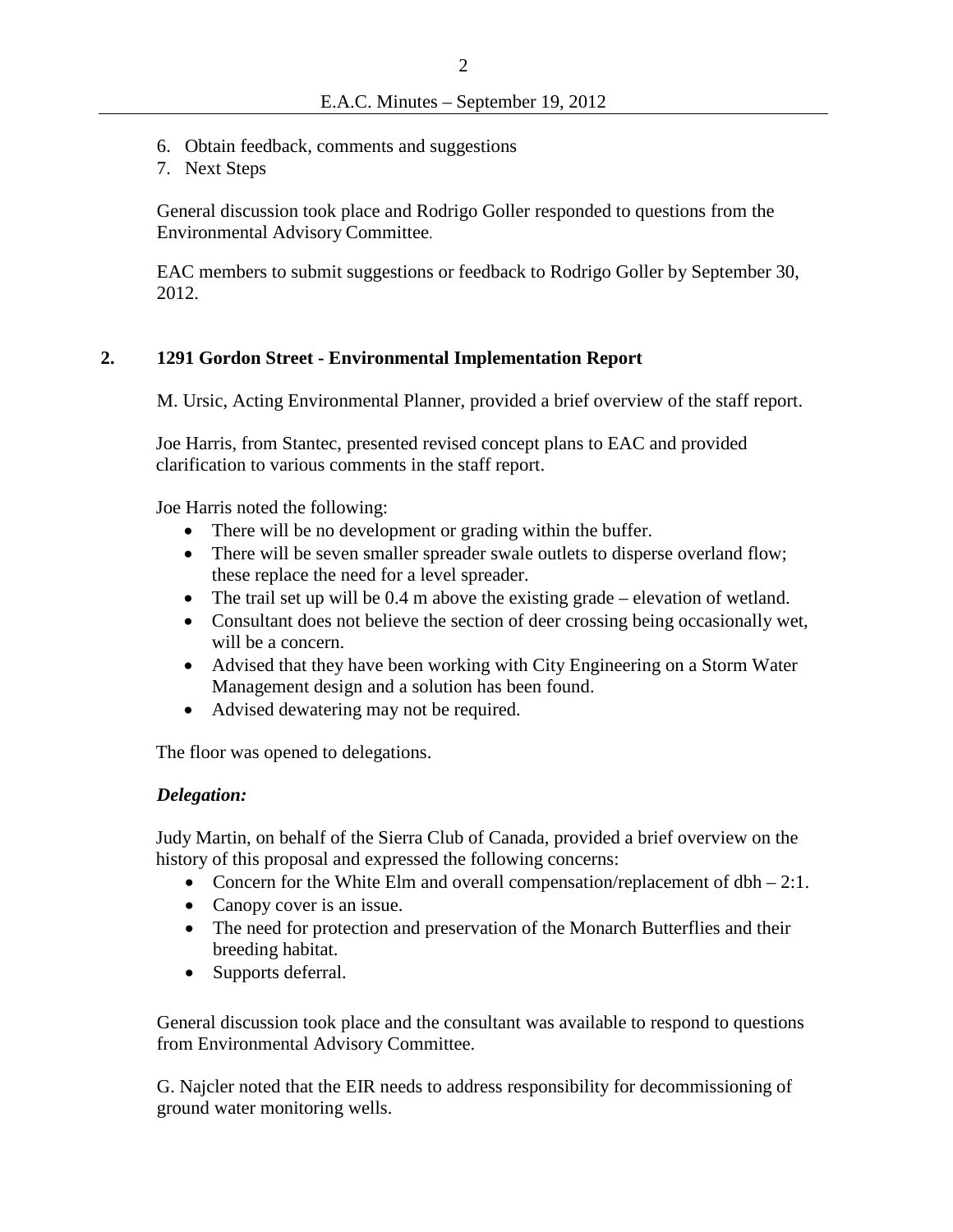Moved by E. Blenkhorn and seconded by M. Gillen

"That the Environmental Advisory Committee defer making a decision on the Environmental Implementation Report prepared by Stantec Ltd. for 1291 Gordon Street until the staff report's outstanding items listed below, particularly those related to storm water management and performance monitoring measures, are addressed.

- WILDLIFE: Under section 2.3, please discuss any incidental observations of species in relation to use of the wildlife corridor, as well as anticipated use based on the species observed in the area.
- DEWATERING PLAN:
	- o A "during construction" wetland water quantity monitoring program and adaptive management plan is required to support the dewatering plan and to ensure no impacts to the PSW. Provide this plan, at least on a preliminary basis, as part of the EIR based on the general dewatering plan provided in section 3.2.4. e.g. Specify how long dewatering might be anticipated under a worst case scenario as well as timing for construction that might avoid the need for dewatering.
	- o The City will require the detailed Dewatering Plan as part of the Site Plan Process prior to site alteration. This plan should demonstrate that there are no anticipated impacts to the wetland as a result of a dewatering program and provide details to support this.
- COMPENSATION: The proposed compensation is satisfactory. However, in Attachment B '1291 Gordon Canopy Area and Stem Total', numerical values supporting the provision of 3, 543 sq. m of proposed canopy in the Naturalization Area appear to be missing. Please provide.
- INVASIVE SPECIES MANAGEMENT: Staff support the recommendation in section 3.2.3 of Appendix F 'Tree Preservation Plan' to undertake Buckthorn Treatment. This will have to be further reviewed in context of the City's Pesticide By-law. Please revise the last paragraph of section 2.2 of the EIR to indicate that Buckthorn removal and treatment will be undertaken. In addition, this recommendation needs to be carried through in the Performance Monitoring Plan.
- STEWARDSHIP:
	- o It should be noted that condition 4 requires the proponent to provide the Guelph Residents' Environmental Handbook to all new residents.
	- o Please provide a proof of the site-specific Environmental Stewardship Guide referred to in section 3.3.4 for review by the City's Environmental Planner. This can be a  $1 - 2$  page insert to the GREH required above.
- TIMING OF CONSTRUCTION AND SITE ALTERATION: Please provide a clear phasing plan for implementation. A flow chart or table is preferred.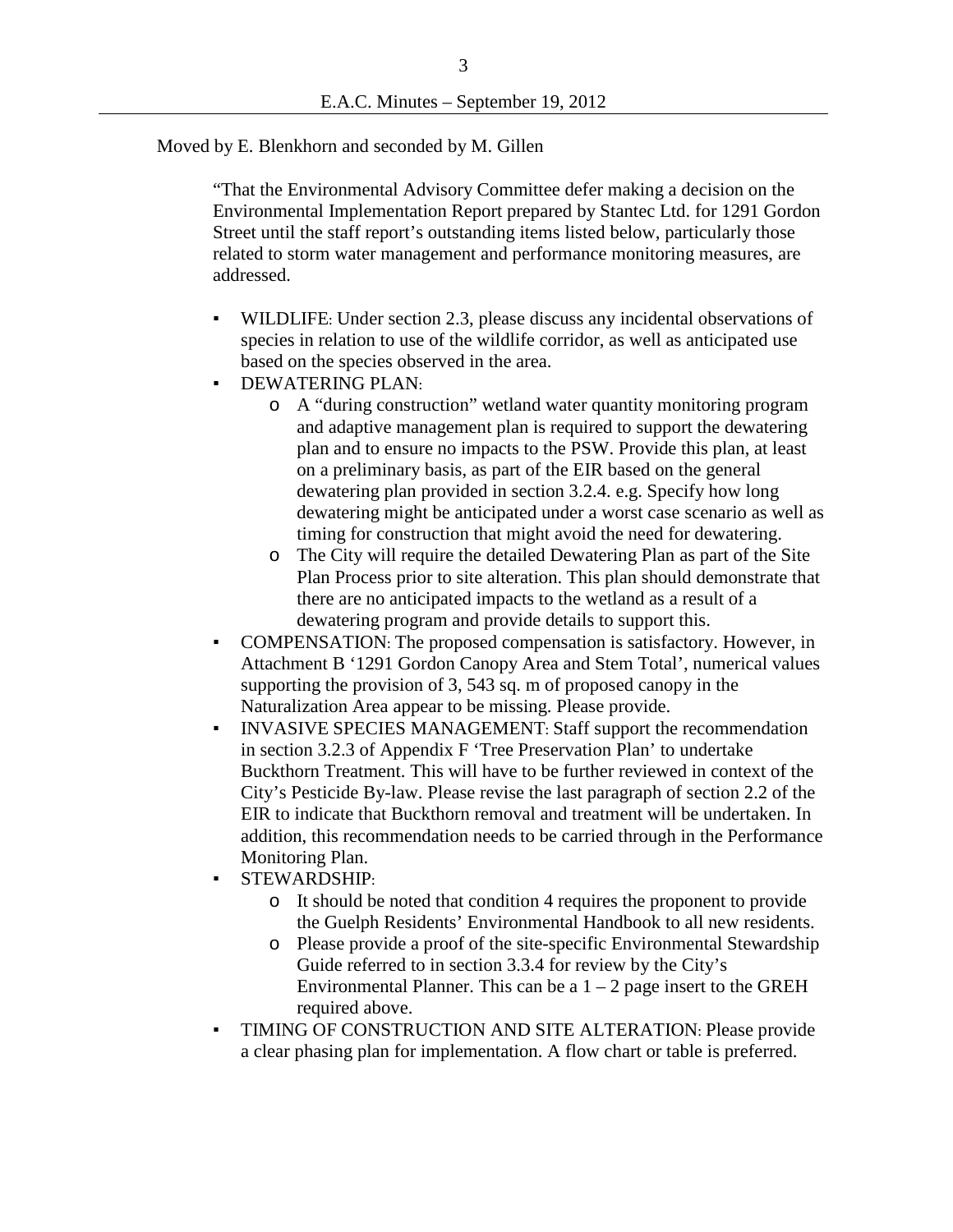### PERFORMANCE MONITORING:

- o Please provide more detail re: the Terrestrial Monitoring and Groundwater Monitoring components of the Performance Monitoring Plan (i.e., methodologies, timelines, reporting requirements and figure illustrating monitoring locations).
- o Staff suggests a long-term (5 years) water quantity monitoring program be included to monitor the wetland's water balance and confirm the assessment in the report. This program should be built using the pre-development information and the piezometers already on site.
- o The response letter from Stantec dated August 22, 2012 indicates that water quality of the water leaving the site will be monitored, however this is not found in the EIR. Staff suggest that program include monitoring for water quality at the end-of-pipe and a provision of findings to the City in the monitoring report.
- SPECIES LISTS: Please provide a wildlife list in addition to the plant list provided for the site based on the surveys undertaken in 2010 and 2011 and any more recent incidental observations.
- SWM FACILITY DESIGN COMMENTS FROM CITY ENGINEER:
	- $\circ$  The outlet invert on the oil/grit separator (STC  $\emptyset$ 750) is located below the maximum ponding level for the 5 and 100 year storm event. This does not meet MOE design guidelines and would potentially result in back flow of stormwater in the STC, which would compromise water quality discharge into the wetland. This is a significant concern that must be addressed.
	- o The size/form of the relocated City pond has not yet received final approval from Engineering. Although the proposed pond and related infrastructure are generally reflective of the most recent discussions, it should be noted that changes to this pond will impact aspects of the proposed site design.
- SWM FACILITY DESIGN COMMENTS FROM ENV. PLANNER:
	- o Consider design options to the SWM facility to avoid any water pooling within the Wildlife Crossing.
- OTHER:
	- o Staff suggest the EIR include a succinct list of recommendations to carry forward during the Site Plan process.
	- o Comments provided by the City Parks Planner will also need to be addressed.

Detailed Comments:

- On page 2.2, please specify that the wetland boundary was confirmed in the field with GRCA staff.
- On page 3.1, the report erroneously states that the amenity area will have a community garden. Please correct.
- In section 3.2.1, please clarify what is meant by "the woodlot".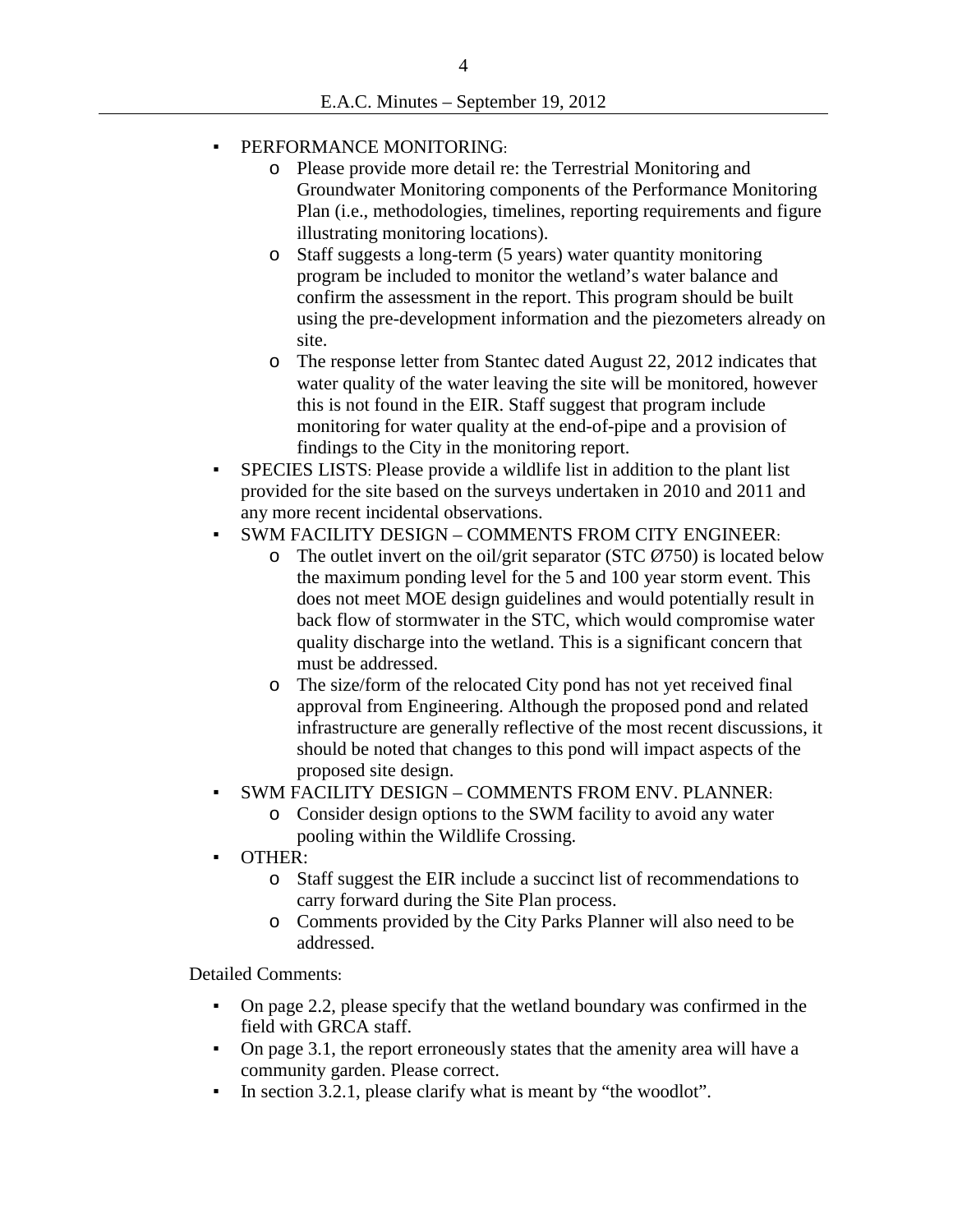- It should be recognized that despite the fact that groundwater and surface water are both flowing to the same destination, in this case the PSW, they are different in chemistry and support different wetland functions and biodiversity.
- Please remove or reword the sentence on page 3.3 where it is indicated that: "based on discussion with City of Guelph staff, it was determined…."
- On page 3.5, please correct the statement that that Scots Pine tend to dominate wet lowland areas; they actually tend to expand into meadow habitats.
- It needs to be stated in the EIR that species selection for restoration must be composed of native species and the use of genetic stock must be specified on the plans, as per the Draft Plan condition 16 b).
- *Cephalanthus occidentalis* is a sensitive species which thrives in thicket swamp communities and requires inundation for most of the year. Please ensure that the appropriate conditions are being provided, or replace this shrub with a less sensitive species.
- *Hypericum kalmianum*, *Cephalanthus occidentalis*, *Cornus sericea*, *Salix discolor*, *Spiraea japonica*, *Sambucus canadensis* and *Physocarpus opulifolius* are low growing shrubs. While these are desirable native species that should remain on the landscape plans, they do not really contribute substantially to canopy cover and should not be counted as contributing to it. Based on staff's review, this change will still allow the compensation objective of canopy replacement to be achieved.
- That the EIS addresses responsibility for decommissioning of ground water monitoring wells."

**Motion Carried -Unanimous-**

#### **3. Correspondence and Information**

Bill Mungall asked for notice of the OPA 42 Pre-Hearing Dates.

### **4. Approval of Minutes from July 25, 2012**

Moved by G. Najcler and seconded by B. Mungall –

- "To accept the minutes as amended:
	- In agenda item #1 under Cityview Ridge EIS Environmental Impact Study, under general discussion, include the italicized word in the  $2<sup>nd</sup>$ bullet….Observed Cooper's *Hawk* in the winter."

**Motion Carried -Unanimous-**